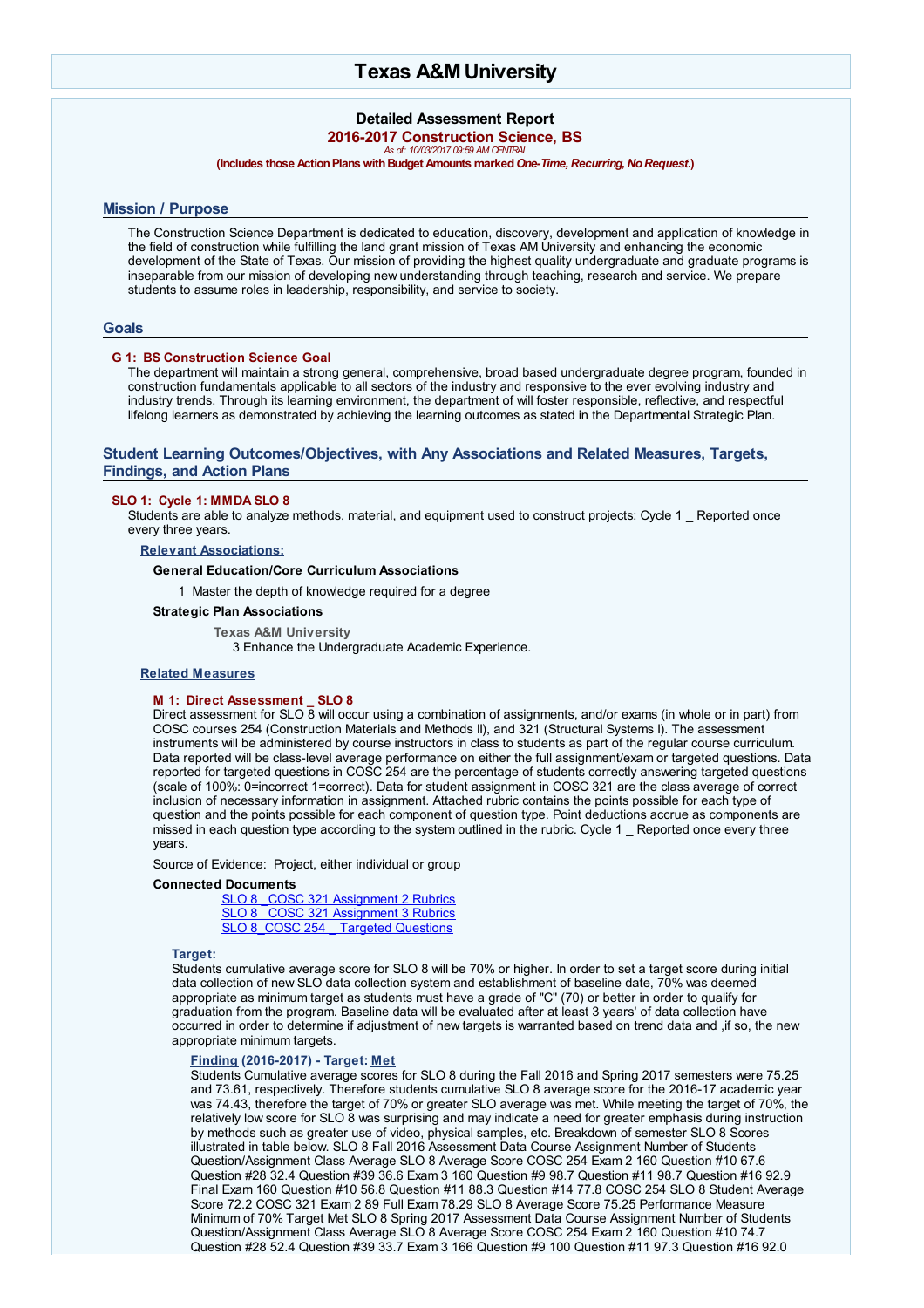Final Exam 166 Question #10 39.5 Question #11 92.6 Question #14 71.6 COSC 254 SLO 8 Student Average Score 72.64 COSC 321 Exam 2 68 Full Exam 74.58 SLO 8 Average Score 73.61 BrePerformance Measure Minimum of 70% Target Met

# **Related Action Plans (by Established cycle, then alpha):**

For full information, see the *Details of Action Plans* section of this report.

### **SLO 8 Action Plan**

*Established in Cycle:* 2016-2017

Based on the Direct Assessment average score (74.43) and Indirect Assessment mean score from the Senior Exit Survey (3.25) of st...

### **M 9: Senior Exit Survey \_ Confidence**

As an indirect assessment of the student learning outcomes, an exit survey will be administered to all COSC students immediately prior to their graduation, soliciting their opinions with respect to their educational experiences at TAMU. Students will be asked to indicate how confident they are in their ability to apply each of the student learning outcomes. Responses will utilize a four point Likert-type scale (4 = Very Confident; 3 = Confident; 2 = Somewhat Confident; 1 = Not Confident).

Source of Evidence: Student satisfaction survey at end of the program

### **Connected Document**

Senior Exit Survey [Questionnaire](javascript:__doPostBack() AY2016 17

### **Target:**

For each student learning outcome students' average score will be a minimum score of 2.51 or higher indicating students are, at minimum, "confident" applying individual student learning outcomes, as students graduating from the program should be confident applying the knowledge and skills gained from their degree program in their future careers.

### **Finding (2016-2017) - Target: Met**

During the 2016/17 academic year, the Fall 2016 and Spring 2017 Senior Exit Survey had a total of 247 respondents. In Fall 2016 102 students responded to the question: "As a result of your COSC degree program, how confident do you feel in your ability to understand the basic principles of mechanical, electrical, and piping systems?" with a mean score of 3.2. and 140 students responded to the same question in Spring 2017 with a mean score of 3.26. Therefore a total of 241 students responded to SLO 20 with an overall mean score of 3.25 (Confident), meeting the target of a minimum mean score of 2.51. The scale used was: Very Confident = 3.51 – 4.00; Confident = 2.51 – 3.50; Somewhat Confident = 1.51 – 2.50; Not Confident = 1.00 – 1.50. Below are the Individual Fall 2016 and Spring 2017 SLO 8 mean scores. Fall 2016 Senior Exit survey had had a total of 104 respondents. 102 students responded to the question: "As a result of your COSC degree program, how confident do you feel in your ability to analyze methods, materials, and equipment used to construct projects?" Students mean response was 3.23 (Confident). The scale used was: Very Confident = 3.51 – 4.00; Confident + 2.51 – 3.50; Somewhat Confident = 1.51 – 2.50; Not Confident = 1.00 – 1.50. SLO # Student Learning Outcome n M SD Confidence 8. Analyze methods, materials, and equipment used to construct projects 102 3.23 .757 Confident Spring 2017 Senior Exit survey had had a total of 143 respondents. 140 students responded to the question: "As a result of your COSC degree program, how confident do you feel in your ability to analyze methods, materials, and equipment used to construct projects?" Students mean response was 3.26 (Confident). The scale used was: Very Confident = 3.51 – 4.00; Confident + 2.51 – 3.50; Somewhat Confident = 1.51 – 2.50; Not Confident = 1.00 – 1.50. SLO # Student Learning Outcome n M SD Confidence 8. Analyze methods, materials, and equipment used to construct projects 140 3.26 .682 Confident

### **SLO 2: Cycle 1: MMDA SLO 20**

Students understand the basic principles of mechanical, electrical, and piping systems: Cycle 1 \_ Reported once every three years.

# **Relevant Associations:**

# **General Education/Core Curriculum Associations**

1 Master the depth of knowledge required for a degree

### **Strategic Plan Associations**

**Texas A&M University** 2 Strengthen our graduate programs.

### **Related Measures**

# **M 2: Direct Assessment \_ SLO 20**

Direct assessment for SLO 20 will occur using a combination of exams (in whole or in part) from COSC courses 325 (MEP Systems in Construction I) and 326 (MEP Systems in Construction II). The assessment instruments will be administered by course instructors in class to students as part of the regular course curriculum. Data reported will be class-level average performance on either the full assignment/exam or targeted questions. Cycle 1 \_ Reported once every three years.

Source of Evidence: Writing exam to assure certain proficiency level

### **Connected Document**

SLO 20 Assignment 2 Example

### **Target:**

Students cumulative average score for SLO 20 will be 70% or higher. In order to set a target score during initial data collection of new SLO data collection system and establishment of baseline date, 70% was deemed appropriate as minimum target as students must have a grade of "C" (70) or better in order to qualify for graduation from the program. Baseline data will be evaluated after at least 3 years' of data collection have occurred in order to determine if adjustment of new targets is warranted based on trend data and ,if so, the new appropriate minimum targets.

### **Finding (2016-2017) - Target: Met**

Students Cumulative average scores for SLO 20 during the Fall 2016 and Spring 2017 semesters were 88.45 and 85.41, respectively - yielding a student cumulative SLO 20 average score for the 2016-17 academic year of 86.93. Therefore the target of 70% or greater SLO average was met. While there is room for improvement,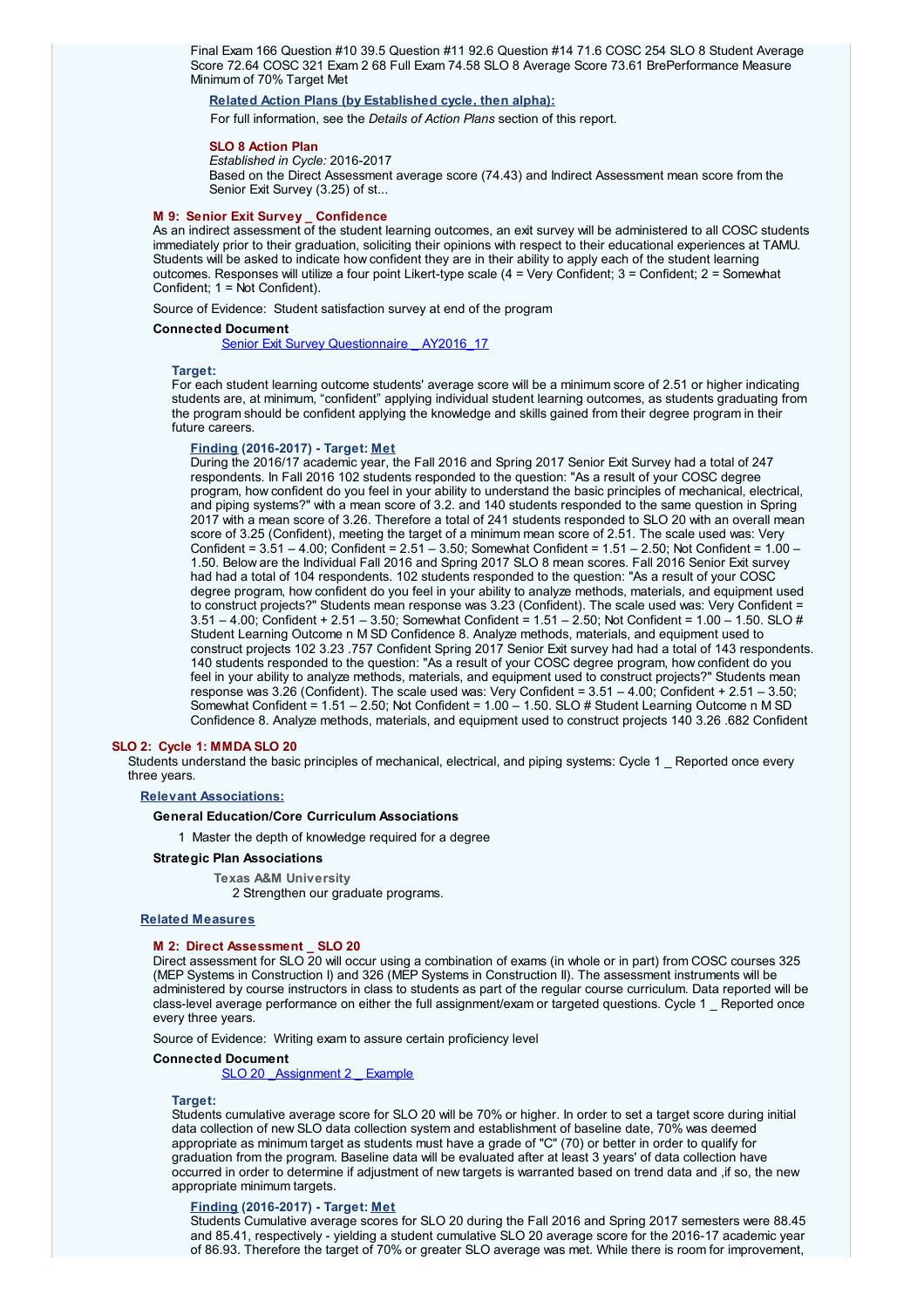student average performance on SLO 20 indicates students have an adequate foundation understanding of HVAC systems that may benefit from increased focus during classroom instruction. Breakdown of semester SLO 20 Scores illustrated in the tables below. SLO 20 Fall 2016 Assessment Data Course Assignment Number of Students Question/Assignment Class Average SLO 20 Average Score COSC 325 Exam 1 88 Full Exam 93.75 Exam 2 88 Full Exam 84.4 Exam 3 88 Full Exam 90.3 COSC 326 Exam 2 167 Targeted Questions 84.0 Exam 3 164 Targeted Questions 78.0 Exam 4 159 Targeted Questions 94.0 COSC 326 cumulative SLO 20 Score 85.33 SLO 20 Average Score 88.45 Performance Measure Minimum of 70% Target Met SLO 20 Spring 2017 Assessment Data Course Assignment Number of Students Question/Assignment Class Average SLO 20 Average Score COSC 325 Exam 1 135 Full Exam 80.0 Exam 2 136 Full Exam 82.45 Exam 3 134 Full Exam 88.20 COSC 326 Exam 1 153 Question 92.20 Exam 2 152 Question 93.5 Exam 3 150 Question 90.0 Exam 4 146 Question 88.30 COSC 326 cumulative SLO 20 Score 91.0 SLO 20 Average Score 85.41 Performance Measure Minimum of 70% Target Met

# **Related Action Plans (by Established cycle, then alpha):**

For full information, see the *Details of Action Plans* section of this report.

### **SLO 20 Action Plan**

*Established in Cycle:* 2016-2017

Based on the Direct Assessment average score (86.93) and Indirect Assessment mean score from the Senior Exit Survey (2.77) of st...

### **M 9: Senior Exit Survey \_ Confidence**

As an indirect assessment of the student learning outcomes, an exit survey will be administered to all COSC students immediately prior to their graduation, soliciting their opinions with respect to their educational experiences at TAMU. Students will be asked to indicate how confident they are in their ability to apply each of the student learning outcomes. Responses will utilize a four point Likert-type scale (4 = Very Confident; 3 = Confident; 2 = Somewhat Confident; 1 = Not Confident).

Source of Evidence: Student satisfaction survey at end of the program

### **Connected Document**

Senior Exit Survey [Questionnaire](javascript:__doPostBack() AY2016\_17

### **Target:**

For each student learning outcome students' average score will be a minimum score of 2.51 or higher indicating students are, at minimum, "confident" applying individual student learning outcomes.

# **Finding (2016-2017) - Target: Met**

During the 2016/17 academic year, the Fall 2016 and Spring 2017 Senior Exit Survey had a total of 247 respondents. In Fall 2016 102 students responded to the question: "As a result of your COSC degree program, how confident do you feel in your ability to understand the basic principles of mechanical, electrical, and piping systems?" with a mean score of 2.72 and 139 students responded to the same question in Spring 2017 with a mean score of 2.81. Therefore a total of 241 students responded to SLO 20 with an overall mean score of 2.77 (Confident), meeting the target of a minimum mean score of 2.51. The scale used was: Very Confident = 3.51 – 4.00; Confident = 2.51 – 3.50; Somewhat Confident = 1.51 – 2.50; Not Confident = 1.00 – 1.50. Below are the Individual Fall 2016 and Spring 2017 SLO 20 mean scores. Fall 2016 Senior Exit survey had a total of 104 respondents. 102 students responded to the question: "As a result of your COSC degree program, how confident do you feel in your ability to understand the basic principles of mechanical, electrical, and piping systems?" Students mean response was 2.72 (Confident). The scale used was: Very Confident = 3.51 – 4.00; Confident = 2.51 – 3.50; Somewhat Confident = 1.51 – 2.50; Not Confident = 1.00 – 1.50. SLO # Student Learning Outcome n M SD Confidence 20. Understand the basic principles of mechanical, electrical and piping systems 102 2.72 .937 Confident Spring 2017 Senior Exit survey had had a total of 143 respondents. 140 students responded to the question: "As a result of your COSC degree program, how confident do you feel in your ability to analyze methods, materials, and equipment used to construct projects?" Students mean response was 2.81 (Confident). The scale used was: Very Confident = 3.51 – 4.00; Confident = 2.51 – 3.50; Somewhat Confident = 1.51 – 2.50; Not Confident = 1.00 – 1.50. SLO # Student Learning Outcome n M SD Confidence 20. Understand the basic principles of mechanical, electrical and piping systems 139 2.81 .848 Confident

# **Related Action Plans (by Established cycle, then alpha):**

For full information, see the *Details of Action Plans* section of this report.

### **SLO 20 Action Plan**

### *Established in Cycle:* 2016-2017

Based on the Direct Assessment average score (86.93) and Indirect Assessment mean score from the Senior Exit Survey (2.77) of st...

### **SLO 3: Cycle 2: Project Admin. \_ SLO 1**

Students are able to create written communications appropriate to the construction discipline: Cycle 2 \_ Reported once every three years.

### **Relevant Associations:**

### **General Education/Core Curriculum Associations**

3 Communicate effectively

# **Strategic Plan Associations**

### **Texas A&M University**

3 Enhance the Undergraduate Academic Experience.

### **Related Measures**

### **M 3: Direct Assessment \_ SLO 1**

Direct assessment will occur for SLO 1 using a combination of assignments (in whole or in part) from COSC courses 463 (Introduction to Construction Law), 440, 441, 442, 443, and/or 446 (Capstone), and 494 (Internship). The assessment instruments will be administered by course instructors in class to students as part of the regular course curriculum. Data reported will be class-level average performance on either the full assignment/exam or targeted questions. Cycle 2 \_ Reported once every three years.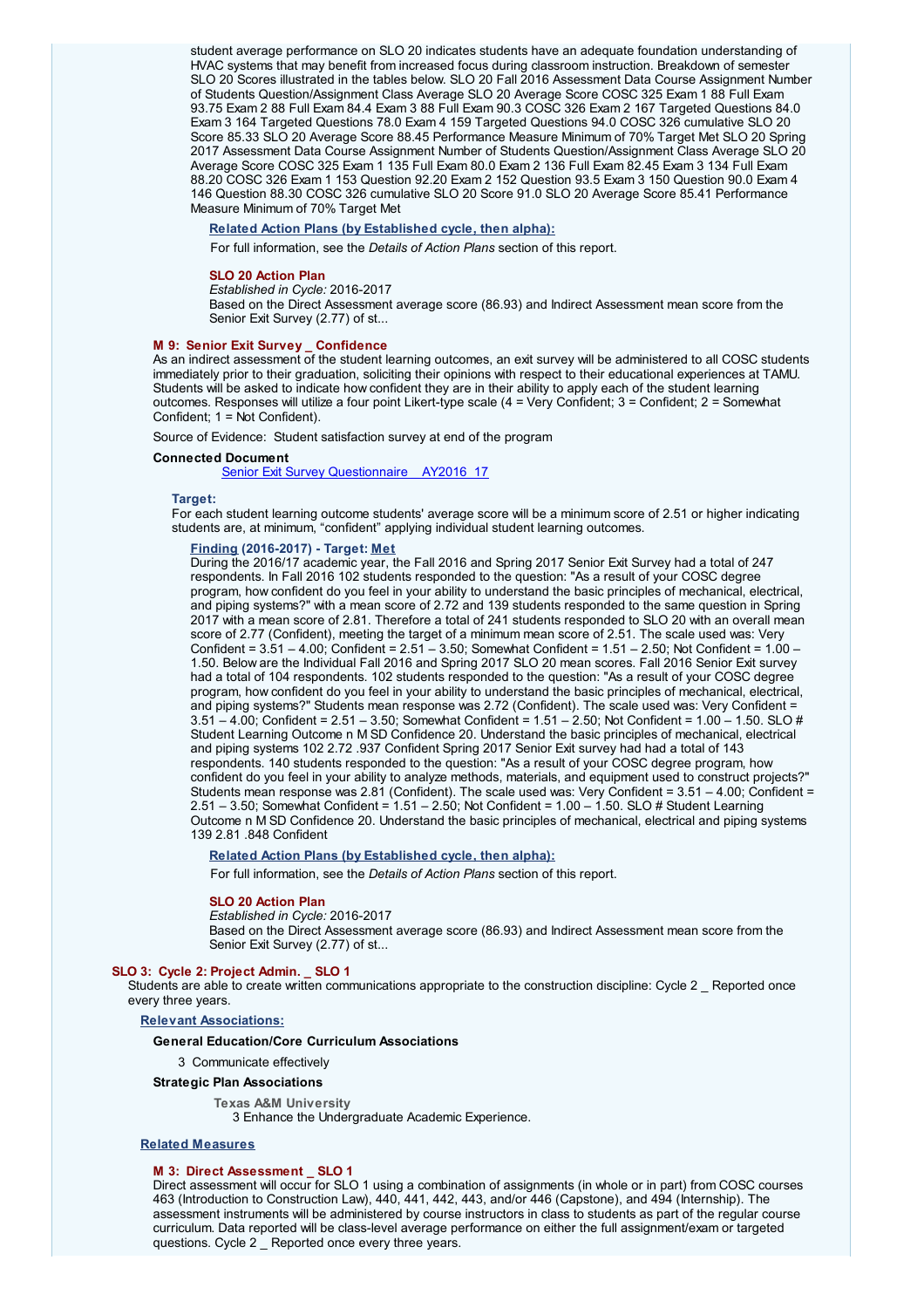Source of Evidence: Written assignment(s), usually scored by a rubric

### **Target:**

Students cumulative average score for SLO 1 will be 70% or higher. In order to set a target score during initial data collection of new SLO data collection system and establishment of baseline date, 70% was deemed appropriate as minimum target as students must have a grade of "C" (70) or better in order to qualify for graduation from the program. Baseline data will be evaluated after at least 3 years' of data collection have occurred in order to determine if adjustment of new targets is warranted based on trend data and ,if so, the new appropriate minimum targets.

**Finding (2016-2017) - Target: Not Reported This Cycle** Not Reported This Cycle

### **Related Action Plans (by Established cycle, then alpha):**

For full information, see the *Details of Action Plans* section of this report.

### **SLO 8 Action Plan**

*Established in Cycle:* 2016-2017

Based on the Direct Assessment average score (74.43) and Indirect Assessment mean score from the Senior Exit Survey (3.25) of st...

### **M 9: Senior Exit Survey \_ Confidence**

As an indirect assessment of the student learning outcomes, an exit survey will be administered to all COSC students immediately prior to their graduation, soliciting their opinions with respect to their educational experiences at TAMU. Students will be asked to indicate how confident they are in their ability to apply each of the student learning outcomes. Responses will utilize a four point Likert-type scale (4 = Very Confident; 3 = Confident; 2 = Somewhat Confident; 1 = Not Confident).

Source of Evidence: Student satisfaction survey at end of the program

### **Connected Document**

Senior Exit Survey [Questionnaire](javascript:__doPostBack() AY2016 17

### **Target:**

For each student learning outcome students' average score will be a minimum score of 2.51 or higher indicating students are, at minimum, "confident" applying individual student learning outcomes.

**Finding (2016-2017) - Target: Not Reported This Cycle**

Not Reported This Cycle

# **SLO 4: Cycle 2: Project Admin \_ SLO 2**

Students are able to create oral presentations appropriate to the construction discipline: Cycle 2 Reported once every three years.

**Relevant Associations:**

# **General Education/Core Curriculum Associations**

3 Communicate effectively

### **Strategic Plan Associations**

**Texas A&M University** 3 Enhance the Undergraduate Academic Experience.

### **Related Measures**

# **M 4: Direct Assessment \_ SLO 2**

Direct assessment will occur for SLO 2 using a combination of assignment and project (in whole or in part) from COSC courses 353 (Construction Project Management) and 440, 441, 442, 443, and/or 446 (Capstone). The assessment instruments will be administered by course instructors in class to students as part of the regular course curriculum. Data reported will be class-level average performance on either the full assignment/exam or targeted questions. Cycle 2 Reported once every three years.

### Source of Evidence: Presentation, either individual or group

### **Target:**

Students cumulative average score for SLO 2 will be 70% or higher. In order to set a target score during initial data collection of new SLO data collection system and establishment of baseline date, 70% was deemed appropriate as minimum target as students must have a grade of "C" (70) or better in order to qualify for graduation from the program. Baseline data will be evaluated after at least 3 years' of data collection have occurred in order to determine if adjustment of new targets is warranted based on trend data and ,if so, the new appropriate minimum targets.

**Finding (2016-2017) - Target: Not Reported This Cycle** Not Reported This Cycle

### **M 9: Senior Exit Survey \_ Confidence**

As an indirect assessment of the student learning outcomes, an exit survey will be administered to all COSC students immediately prior to their graduation, soliciting their opinions with respect to their educational experiences at TAMU. Students will be asked to indicate how confident they are in their ability to apply each of the student learning outcomes. Responses will utilize a four point Likert-type scale (4 = Very Confident; 3 = Confident; 2 = Somewhat Confident; 1 = Not Confident).

Source of Evidence: Student satisfaction survey at end of the program

# **Connected Document**

Senior Exit Survey [Questionnaire](javascript:__doPostBack() AY2016\_17

### **Target:**

For each student learning outcome students' average score will be a minimum score of 2.51 or higher indicating students are, at minimum, "confident" applying individual student learning outcomes.

**Finding (2016-2017) - Target: Not Reported This Cycle** Not Reported This Cycle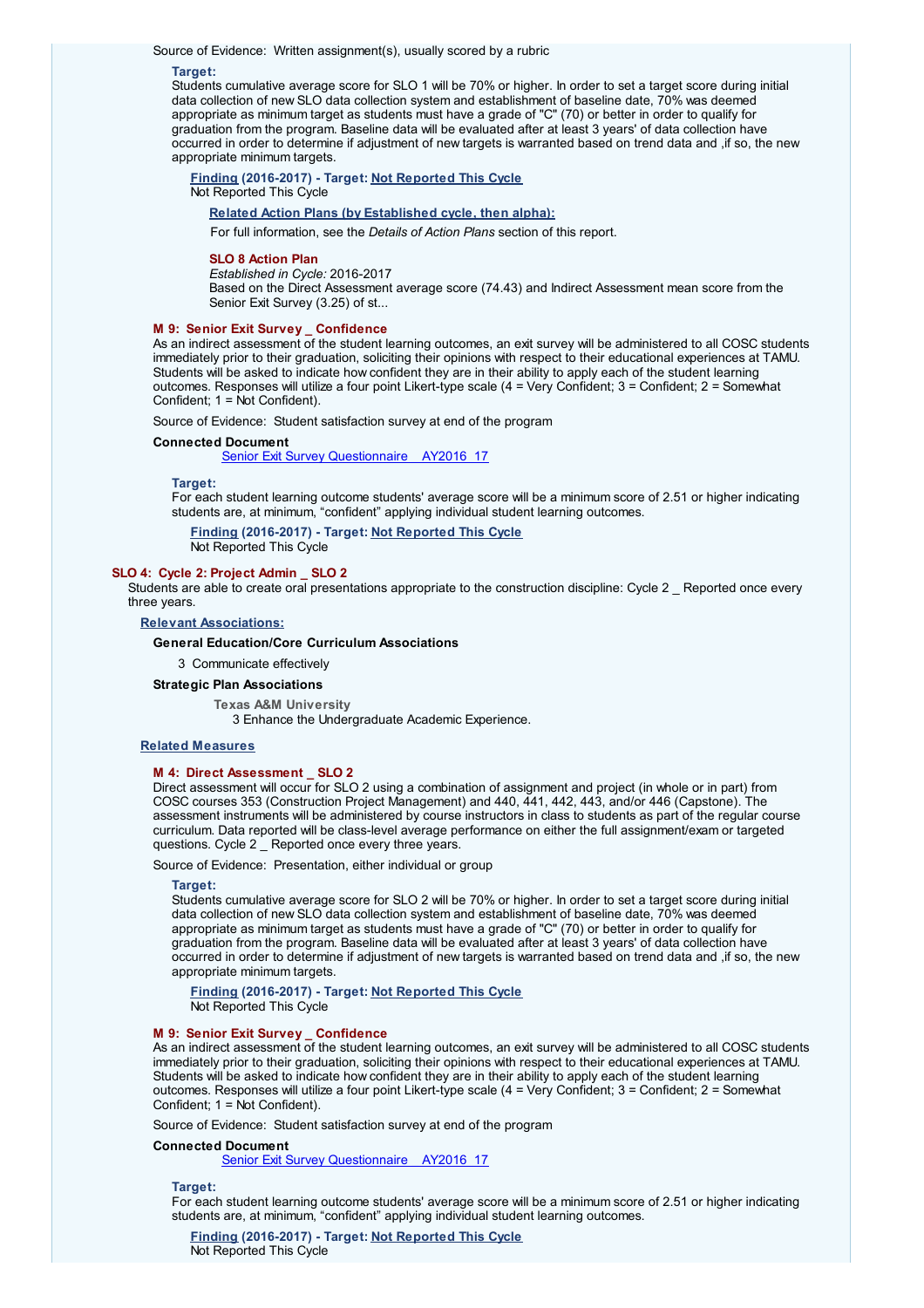### **SLO 5: Cycle 2: Project Admin. - SLO 6**

Students are able to analyze professional decisions based on ethical principles: Cycle 2 \_ Reported once every three years.

# **Relevant Associations:**

# **General Education/Core Curriculum Associations**

- 4 Practice personal and social responsibility
- 5 Demonstrate social, cultural, and global competence
- 6 Prepare to engage in lifelong learning

# **Strategic Plan Associations**

**Texas A&M University** 3 Enhance the Undergraduate Academic Experience.

### **Related Measures**

### **M 5: Direct Assessment \_ SLO 6**

Direct assessment will occur for SLO 6 using a combination of assignments (in whole or in part) from COSC courses 381 (Professional Ethics in Construction) and 463 (Introduction to Construction Law). The assessment instruments will be administered by course instructors in class to students as part of the regular course curriculum. Data reported will be class-level average performance on either the full assignment/exam or targeted questions. Cycle 2 \_ Reported once every three years.

Source of Evidence: Academic direct measure of learning - other

### **Target:**

Students cumulative average score for SLO 6 will be 70% or higher. In order to set a target score during initial data collection of new SLO data collection system and establishment of baseline date, 70% was deemed appropriate as minimum target as students must have a grade of "C" (70) or better in order to qualify for graduation from the program. Baseline data will be evaluated after at least 3 years' of data collection have occurred in order to determine if adjustment of new targets is warranted based on trend data and ,if so, the new appropriate minimum targets.

**Finding (2016-2017) - Target: Not Reported This Cycle** Not Reported This Cycle

### **M 9: Senior Exit Survey \_ Confidence**

As an indirect assessment of the student learning outcomes, an exit survey will be administered to all COSC students immediately prior to their graduation, soliciting their opinions with respect to their educational experiences at TAMU. Students will be asked to indicate how confident they are in their ability to apply each of the student learning outcomes. Responses will utilize a four point Likert-type scale (4 = Very Confident; 3 = Confident; 2 = Somewhat Confident; 1 = Not Confident).

Source of Evidence: Student satisfaction survey at end of the program

### **Connected Document**

Senior Exit Survey [Questionnaire](javascript:__doPostBack() AY2016\_17

### **Target:**

For each student learning outcome students' average score will be a minimum score of 2.51 or higher indicating students are, at minimum, "confident" applying individual student learning outcomes.

**Finding (2016-2017) - Target: Not Reported This Cycle**

Not Reported This Cycle

### **SLO 6: Cycle 2: Project Admin. \_ SLO 9**

Students are able to apply construction management skills as a member of a multi-disciplinary team: Cycle 2 \_ Reported once every three years.

# **Relevant Associations:**

### **General Education/Core Curriculum Associations**

7 Work collaboratively

### **Strategic Plan Associations**

**Texas A&M University**

3 Enhance the Undergraduate Academic Experience.

# **Related Measures**

# **M 6: Direct Assessment \_ SLO 9**

Direct assessment will occur for SLO 9 using a combination of assignments and/or project (in whole or in part) from COSC courses 494 (Internship) and 440, 441, 442, 443, and/or 446 (Capstone). The assessment instruments will be administered by course instructors in class to students as part of the regular course curriculum. Data reported will be class-level average performance on either the full assignment/exam or targeted questions. Cycle 2 \_ Reported once every three years.

Source of Evidence: Academic direct measure of learning - other

**Target:**

Students cumulative average score for SLO 9 will be 70% or higher.

**Finding (2016-2017) - Target: Not Reported This Cycle** Not Reported This Cycle

# **M 9: Senior Exit Survey \_ Confidence**

As an indirect assessment of the student learning outcomes, an exit survey will be administered to all COSC students immediately prior to their graduation, soliciting their opinions with respect to their educational experiences at TAMU. Students will be asked to indicate how confident they are in their ability to apply each of the student learning outcomes. Responses will utilize a four point Likert-type scale (4 = Very Confident; 3 = Confident; 2 = Somewhat Confident; 1 = Not Confident).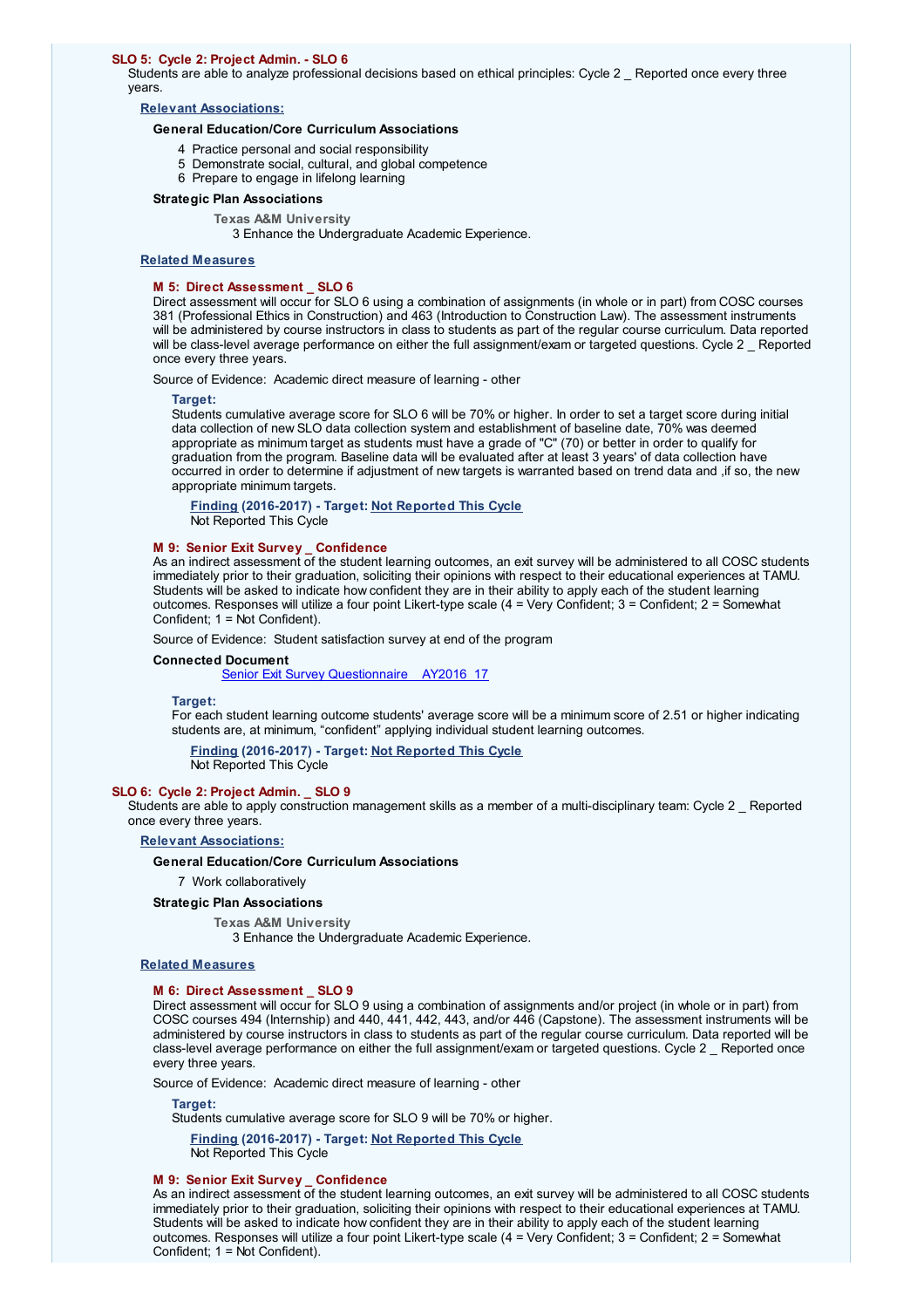### **Connected Document**

Senior Exit Survey [Questionnaire](javascript:__doPostBack() AY2016 17

### **Target:**

For each student learning outcome students' average score will be a minimum score of 2.51 or higher indicating students are, at minimum, "confident" applying individual student learning outcomes.

**Finding (2016-2017) - Target: Not Reported This Cycle** Not Reported This Cycle

### **SLO 7: Cycle 3: Project Controls \_ SLO 5**

Students are able to create construction project schedules: Cycle 3 Reported once every three years.

# **Relevant Associations:**

**General Education/Core Curriculum Associations**

2 Demonstrate critical thinking

# **Strategic Plan Associations**

**Texas A&M University**

3 Enhance the Undergraduate Academic Experience.

# **Related Measures**

# **M 7: Direct Assessment \_ SLO 5**

Direct assessment will occur for SLO 5 using a combination of assignment and project (in whole or in part) from COSC courses 475 (Construction Project Planning) and 440, 441, 442, 443, and/or 446 (Capstone). The assessment instruments will be administered by course instructors in class to students as part of the regular course curriculum. Data reported will be class-level average performance on either the full assignment/exam or targeted questions. Cycle 3 Reported once every three years.

Source of Evidence: Project, either individual or group

#### **Target:**

Students cumulative average score for SLO 5 will be 70% or higher. In order to set a target score during initial data collection of new SLO data collection system and establishment of baseline date, 70% was deemed appropriate as minimum target as students must have a grade of "C" (70) or better in order to qualify for graduation from the program. Baseline data will be evaluated after at least 3 years' of data collection have occurred in order to determine if adjustment of new targets is warranted based on trend data and ,if so, the new appropriate minimum targets.

**Finding (2016-2017) - Target: Not Reported This Cycle** Not Reported This Cycle

### **M 9: Senior Exit Survey \_ Confidence**

As an indirect assessment of the student learning outcomes, an exit survey will be administered to all COSC students immediately prior to their graduation, soliciting their opinions with respect to their educational experiences at TAMU. Students will be asked to indicate how confident they are in their ability to apply each of the student learning outcomes. Responses will utilize a four point Likert-type scale (4 = Very Confident; 3 = Confident; 2 = Somewhat Confident; 1 = Not Confident).

Source of Evidence: Student satisfaction survey at end of the program

# **Connected Document**

Senior Exit Survey [Questionnaire](javascript:__doPostBack() AY2016 17

#### **Target:**

For each student learning outcome students' average score will be a minimum score of 2.51 or higher indicating students are, at minimum, "confident" applying individual student learning outcomes.

**Finding (2016-2017) - Target: Not Reported This Cycle** Not Reported This Cycle

# **SLO 8: Cycle 3: Project Controls \_ SLO 10**

Students are able to apply electronic-based technology to manage the construction process: Cycle 3 Reported once every three years.

### **Relevant Associations:**

### **General Education/Core Curriculum Associations**

2 Demonstrate critical thinking

### **Strategic Plan Associations**

**Texas A&M University**

3 Enhance the Undergraduate Academic Experience.

### **Related Measures**

# **M 8: Direct Assessment \_ SLO 10**

Direct assessment will occur for SLO 10 using a combination of assignments (in whole or in part) from COSC courses 275 (Estimating I), 375 (Estimating II), and 475 (Construction Project Planning). The assessment instruments will be administered by course instructors in class to students as part of the regular course curriculum. Data reported will be class-level average performance on either the full assignment/exam or targeted questions. Cycle 3 \_ Reported once every three years.

Source of Evidence: Academic direct measure of learning - other

#### **Target:**

Students cumulative average score for SLO 10 will be 70% or higher. In order to set a target score during initial data collection of new SLO data collection system and establishment of baseline date, 70% was deemed appropriate as minimum target as students must have a grade of "C" (70) or better in order to qualify for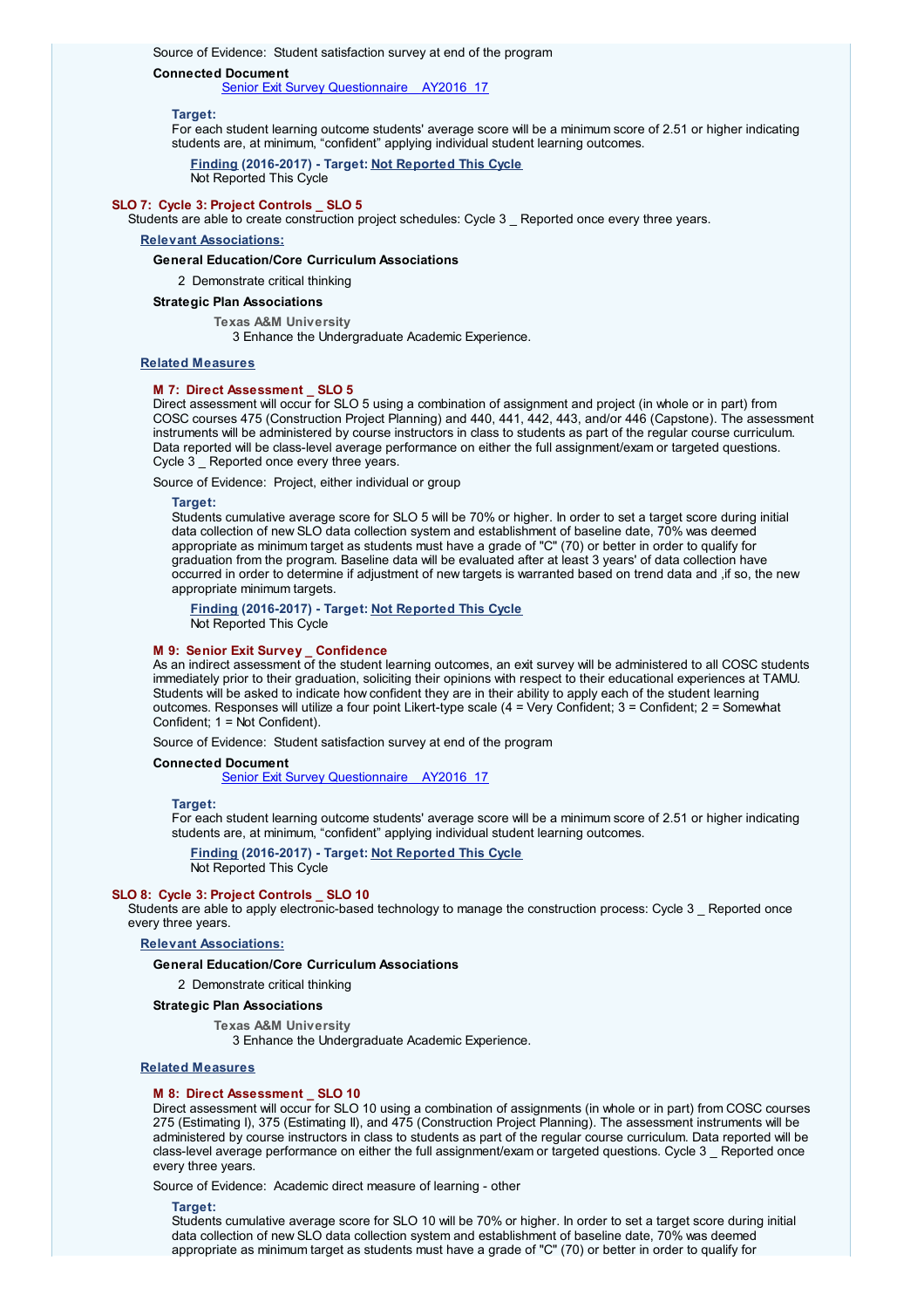graduation from the program. Baseline data will be evaluated after at least 3 years' of data collection have occurred in order to determine if adjustment of new targets is warranted based on trend data and ,if so, the new appropriate minimum targets.

**Finding (2016-2017) - Target: Not Reported This Cycle** Not Reported This Cycle

# **M 9: Senior Exit Survey \_ Confidence**

As an indirect assessment of the student learning outcomes, an exit survey will be administered to all COSC students immediately prior to their graduation, soliciting their opinions with respect to their educational experiences at TAMU. Students will be asked to indicate how confident they are in their ability to apply each of the student learning outcomes. Responses will utilize a four point Likert-type scale (4 = Very Confident; 3 = Confident; 2 = Somewhat Confident; 1 = Not Confident).

Source of Evidence: Student satisfaction survey at end of the program

### **Connected Document**

Senior Exit Survey [Questionnaire](javascript:__doPostBack() AY2016 17

### **Target:**

For each student learning outcome students' average score will be a minimum score of 2.51 or higher indicating students are, at minimum, "confident" applying individual student learning outcomes.

**Finding (2016-2017) - Target: Not Reported This Cycle** Not Reported This Cycle

# **Details of Action Plans for This Cycle (by Established cycle, then alpha)**

### **Undergraduate Competition Teams**

The Undergraduate Committee is aware that the goal was not completely met and is meeting regularly and diligently working to develop a workable solution.

**Established in Cycle:** 2012-2013

**Implementation Status:** Finished

**Priority:** High

**Implementation Description:** During the 2013-2014 academic year two of our three teams placed and the third team advanced to the final round of competition.

## **SLO 20 Action Plan**

Based on the Direct Assessment average score (86.93) and Indirect Assessment mean score from the Senior Exit Survey (2.77) of students' ability to understand the basic principles of mechanical, electrical, and piping systems, greater emphasis will be placed on helping students make the connection between the material and its practical application - this may be accomplished through increased use of problem solving, examples, and real-world scenarios. Because many students no longer come from construction backgrounds with pre-existing knowledge/familiarity of concept application, the increased emphasis between content and practical application in addition to increased use of teaching practices such as problem-solving, examples, and real-world scenarios should enhance and reinforce student understanding of the material and its application.

**Established in Cycle:** 2016-2017 **Implementation Status:** Planned **Priority:** Medium

### **Relationships (Measure | Outcome/Objective):**

**Measure:** Direct Assessment \_ SLO 20 | **Outcome/Objective:** Cycle 1: MMDA SLO 20 **Measure:** Senior Exit Survey \_ Confidence | **Outcome/Objective:** Cycle 1: MMDA SLO 20

# **SLO 8 Action Plan**

Based on the Direct Assessment average score (74.43) and Indirect Assessment mean score from the Senior Exit Survey (3.25) of students' ability to analyze methods, materials, and equipment used to construct projects, greater emphasis will be placed on helping students make the connection between the material and its application and factors that influence it - this may be accomplished through increased use of problem solving, examples, and real-world scenarios. Because many students no longer come from construction backgrounds with pre-existing knowledge/familiarity of concept application, the increased emphasis between content and practical application in addition to increased use of teaching practices such as problem-solving, examples, and real-world scenarios should enhance and reinforce student understanding of the material and its application.

### **Established in Cycle:** 2016-2017 **Implementation Status:** Planned **Priority:** Medium

# **Relationships (Measure | Outcome/Objective):**

**Measure:** Direct Assessment \_ SLO 1 | **Outcome/Objective:** Cycle 2: Project Admin. \_ SLO 1 **Measure:** Direct Assessment \_ SLO 8 | **Outcome/Objective:** Cycle 1: MMDA SLO 8

### **Analysis Questions and Analysis Answers**

### **Consider the Findings and the Action Plan(s) established this cycle. How did the program/unit identify these next steps for action? Why does the program/unit believe this Action Plan(s) should improve future assessment results?**

Academic Year (AY) 2016/17 is the first year in which a new COSC Undergraduate Assessment Plan was implemented. The new assessment plan contains newOutcomes/Objectives; Measures; and Findings which are now aligned with the COSC degree program's accrediting body the American Council for Construction Education (ACCE) Student Learning Outcomes. The Assessment Plan follows a three-year cycle, therefore not all objectives are assessed every year. Cycle 1 containing SLOs #8 and 20 will be the only SLOs reported during the 2016/17 WEAVE assessment cycle. SLO 8: Analyze methods, materials, and equipment used to construct projects. The targets for SLO 8 were all met. Measure 1 (Direct Assessment \_SLO 8) met the target of a cumulative average score of 70% or higher (74.43%). Measure 9 (Senior Exit Survey Confidence) met the target mean score of 2.51 or higher (3.25). SLO 20: Understand the basic principles of mechanical, electrical, and piping systems. Measure 2 (Direct Assessment \_SLO 20) met the target of a cumulative average score of 70% or higher (86.93%). Measure 9 (Senior Exit Survey \_ Confidence) met the target mean score of